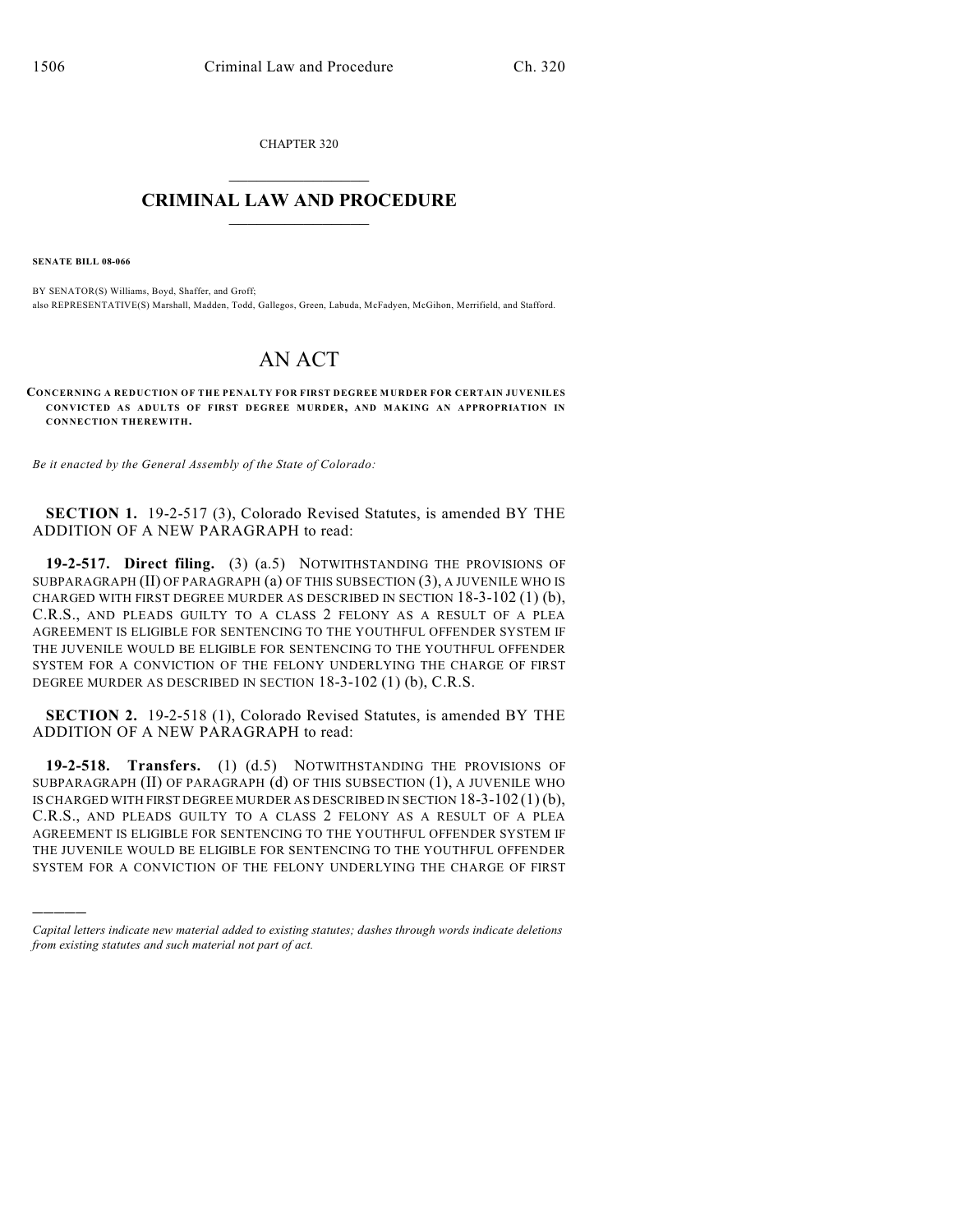DEGREE MURDER AS DESCRIBED IN SECTION 18-3-102 (1) (b), C.R.S.

**SECTION 3.** 18-1.3-407 (1) (b) and (2) (a) (I), Colorado Revised Statutes, are amended to read:

**18-1.3-407. Sentences - youthful offenders - legislative declaration - powers and duties of district court - authorization for youthful offender system powers and duties of department of corrections.** (1) (b) It is the further intent of the general assembly in enacting this section that female and male offenders for whom charges have been directly filed in the district court and who have been convicted in the district court receive equitable treatment in sentencing, particularly in regard to the option of being sentenced to the youthful offender system pursuant to section 19-2-517 (3) or  $\frac{19-2-518(1)(d)(H)}{19-2-518(1)(d)(H)}$  (d) (II) OR (1) (d.5), C.R.S. Accordingly, it is the general assembly's intent that necessary measures be taken by the department of corrections to establish separate housing for female and male offenders who are sentenced to the youthful offender system without compromising the equitable treatment of either.

(2) (a) (I) A juvenile may be sentenced to the youthful offender system created pursuant to this section under the circumstances set forth in section  $19-2-517(3)(a)$ (II) or 19-2-518 (1) (d) (II) SECTION 19-2-517 (3) (a) (II) OR (3) (a.5) OR 19-2-518 (1) (d) (II) OR (1) (d.5), C.R.S. In order to sentence a juvenile to the youthful offender system, the court shall first impose upon such person a sentence to the department of corrections in accordance with section 18-1.3-401. The court shall thereafter suspend such sentence conditioned on completion of a sentence to the youthful offender system, including a period of community supervision. The court shall impose any such sentence to the youthful offender system for a determinate period of not fewer than two years nor more than six years; except that a juvenile convicted of a class 2 felony may be sentenced for a determinate period of up to seven years. In imposing such sentence, the court shall grant authority to the department of corrections to place a youthful offender under a period of community supervision for a period of not fewer than six months and up to twelve months any time after the date on which the youthful offender has twelve months remaining to complete the determinate sentence. The court may award a juvenile sentenced to the youthful offender system credit for presentence confinement; except that such credit shall not reduce the juvenile's actual time served in the youthful offender system to fewer than two years. The court shall have a presentence investigation conducted before sentencing a juvenile pursuant to this section.

**SECTION 4. Appropriation - adjustments to the 2008 long bill.** (1) In addition to any other appropriation, there is hereby appropriated, out of any moneys in the general fund not otherwise appropriated, to the department of corrections, for allocation to the youthful offender system subprogram, for the youthful offender system, for the fiscal year beginning July 1, 2008, the sum of forty-six thousand forty-eight dollars (\$46,048), or so much thereof as may be necessary, for the implementation of this act.

(2) For the implementation of this act, the appropriation made in section 23 of the annual general appropriation act for the fiscal year beginning July 1, 2008, shall be adjusted as follows: The general fund appropriation to the controlled maintenance trust fund is decreased by forty-six thousand forty-eight dollars (\$46,048).